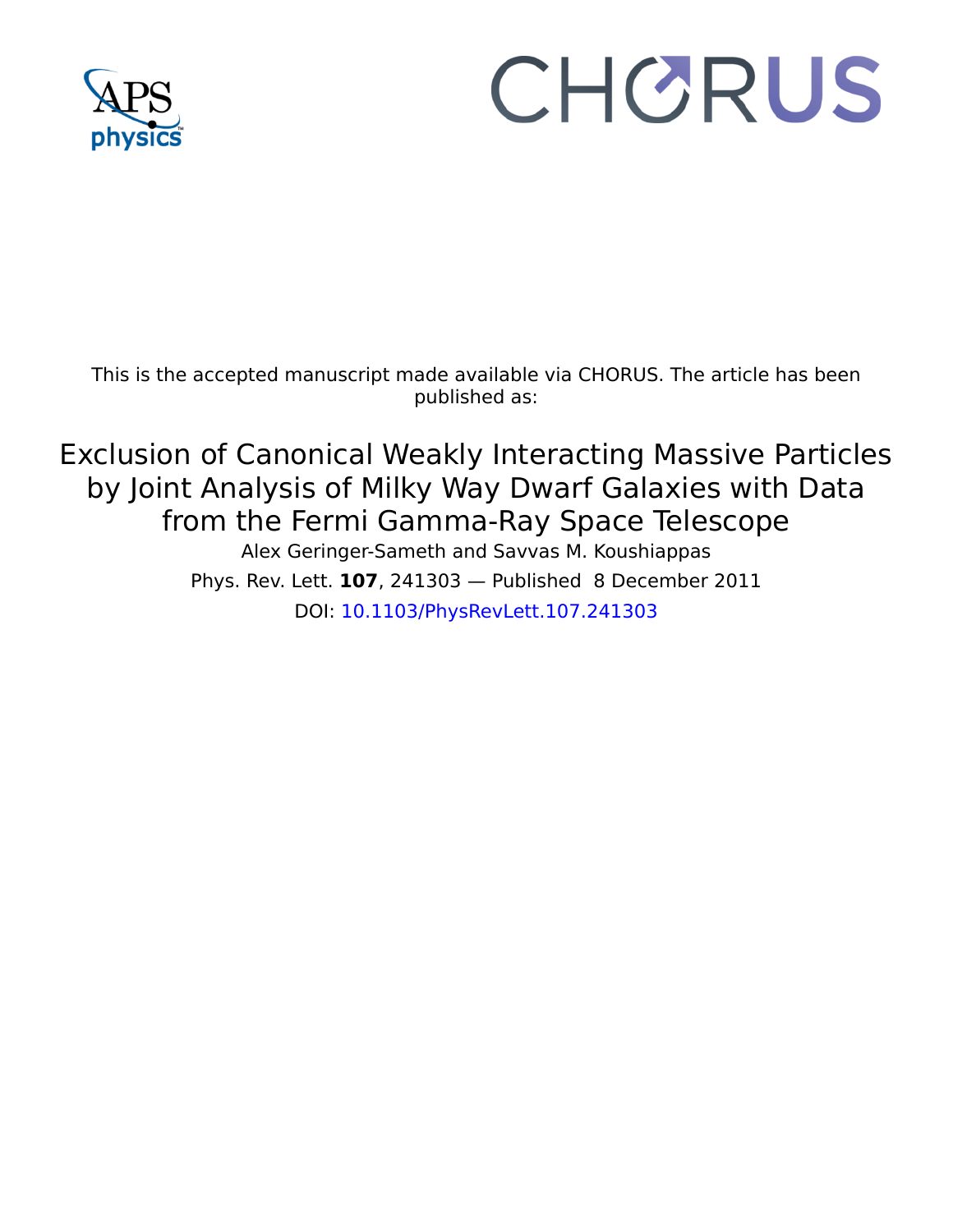## Exclusion of canonical WIMPs by the joint analysis of Milky Way dwarfs with data from the Fermi Gamma-ray Space Telescope

Alex Geringer-Sameth<sup>∗</sup> and Savvas M. Koushiappas†

Department of Physics, Brown University, 182 Hope St., Providence, RI 02912

Dwarf spheroidal galaxies are known to be excellent targets for the detection of annihilating dark matter. We present new limits on the annihilation cross section of Weakly Interacting Massive Particles (WIMPs) based on the joint analysis of seven Milky Way dwarfs using a frequentist Neyman construction and Pass 7 data from the Fermi Gamma-ray Space Telescope. We exclude generic WIMP candidates annihilating into  $b\bar{b}$  with mass less than 40 GeV that reproduce the observed relic abundance. To within 95% systematic errors on the dark matter distribution within the dwarfs, the mass lower limit can be as low as 19 GeV or as high as 240 GeV. For annihilation into  $\tau^+\tau^-$  these limits become 19 GeV, 13 GeV, and 80 GeV respectively.

PACS numbers: 95.35.+d, 11.30.Rd, 98.80.-k, 95.55.Ka, 07.85.-m

Weakly Interacting Massive Particles (WIMPs) have long been considered well-motivated and generic candidates for dark matter [1–6]. By virtue of weak interactions with standard model particles, WIMPs in thermal equilibrium in the early universe "freeze out" by the same mechanism which explains the observed abundance of light nuclei. The present-day abundance of WIMPs is governed by their annihilation cross section into standard model particles.

Due to the form of their weak-scale cross section, WIMPs have a dark matter density  $\Omega_{\chi} h^2 \simeq 3 \times$  $10^{-27}$  cm<sup>3</sup> s<sup>-1</sup>/ $\langle \sigma_A v \rangle$ , roughly irrespective of the particle mass [7]. For the measured  $\Omega_{\chi} h^2 \simeq 0.1$  [8], the velocity-averaged annihilation cross section is  $\langle \sigma_A v \rangle \sim$  $3 \times 10^{-26} \,\mathrm{cm}^3 \,\mathrm{s}^{-1}$ . Because a smaller cross section overproduces the observed density, this value should be seen as a relatively strong lower bound on  $\langle \sigma_A v \rangle$  in the canonical thermal WIMP scenario. If observations can lower the upper limit on  $\langle \sigma_A v \rangle$  below this level, they will present a serious challenge to the conventional WIMP hypothesis (see e.g.,  $[9-13]$ ).

It is well known that Milky Way dwarf galaxies are excellent targets to search for dark matter annihilation signatures: they are dark matter dominated objects with no astrophysical backgrounds (no hot gas). Measurements of the velocity dispersion of stars in these systems allows the reconstruction of the potential well and thus the density profile of the dark matter distribution [14–16].

In order to place constraints on the annihilation cross section, we must quantify how the value of  $\langle \sigma_A v \rangle$  influences the number of  $\gamma$ -ray events detected with the Large Area Telescope (LAT) onboard the Fermi Gammaray Space Telescope (Fermi). There are two sources of detected photon events: those arising from dark matter matter annihilation (signal), and those produced by any other processes (background).

In the canonical picture, dark matter annihilates and gives rise to a  $\gamma$ -ray flux which factors into two independent terms: one describing the dark matter particle physics and one involving the astrophysical properties of the dwarf galaxy. The expected number of signal events is

$$
\mu(\Phi_{\rm PP}) \equiv (A_{\rm eff} T_{\rm obs}) \times \Phi_{\rm PP} \times J,\tag{1}
$$

where  $A_{\text{eff}}$  is the effective area of the detector and  $T_{\text{obs}}$ is the observation time. The product  $A_{\text{eff}}T_{\text{obs}}$  is called the exposure. The goal is to place limits on the quantity  $\Phi_{\rm PP}$  which encompasses the particle physics. For selfconjugate particles it is defined as

$$
\Phi_{\rm PP} \equiv \frac{\langle \sigma_A v \rangle}{8\pi M_{\chi}^2} \int\limits_{E_{\rm th}}^{M_{\chi}} \sum_f B_f \frac{dN_f}{dE} dE,
$$

where  $M_{\chi}$  is the mass of the dark matter particle and  $\langle \sigma_A v \rangle$  is its *total* velocity-averaged cross section for annihilation into standard model particles. The index  $f$ labels the possible annihilation channels and  $B_f$  is the branching ratio for each. For any channel,  $dN_f/dE$  is the final  $\gamma$ -ray spectrum. This quantity is integrated from a threshold energy  $E_{\text{th}}$  to the mass of the dark matter particle.

The quantity J contains information about the distribution of dark matter and is defined by

$$
J \equiv \int\limits_{\Delta\Omega(\psi)} \int\limits_{\ell} [\rho(\ell,\psi)]^2 \, d\ell \, d\Omega(\psi).
$$

Here, the square of the dark matter density is integrated along a line of sight in a direction  $\psi$ , and over solid angle ∆Ω.

Typically, the background is derived through detailed modeling of possible contributions [17]. This was the approach taken in the Fermi Collaboration analysis [18–21]. In this work we eschew such detailed modeling of the origin and spectral properties of the  $\gamma$ -ray background, and instead use the photon events in the region near each dwarf to empirically derive the background from all unresolved sources.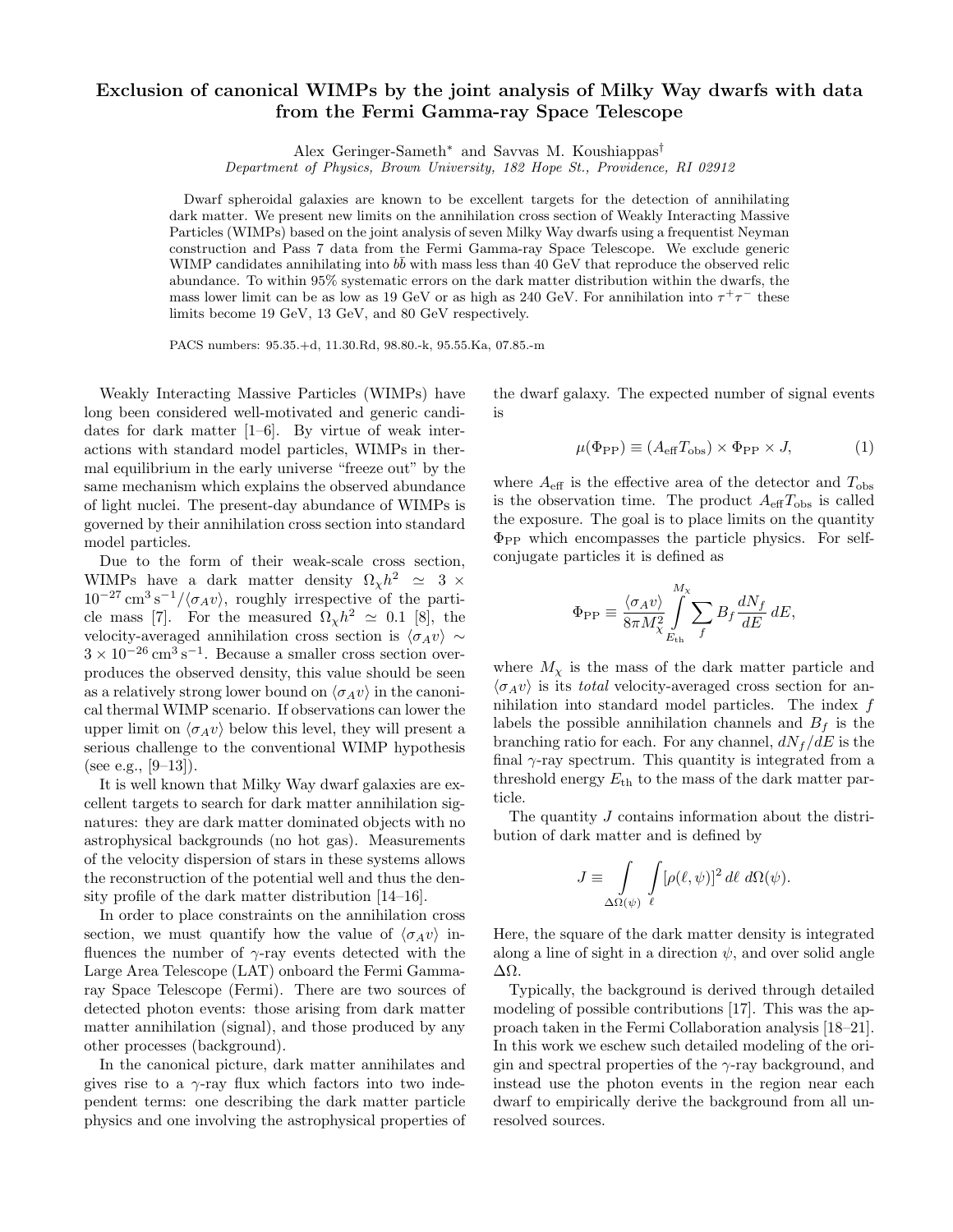The fundamental assumption of our strategy is this: whatever the processes are which give rise to the photon events nearby each dwarf, these same processes are also at work in the direction of the dwarf. That is, the probability that background processes produce photons at the location of a dwarf can be determined by the empirical probability distribution found by sampling the observed counts in the surrounding region. The region surrounding each dwarf is a "sideband" used to determine the background. This approach requires zero free parameters and the entire analysis depends only on the value of  $\Phi_{\rm PP}$ .

We use BootesI, Draco, Fornax, Sculptor, Sextans, Ursa Minor, and Segue1 because none are in a crowded field or near known  $\gamma$ -ray sources. We utilize the updated values of J presented in [21]. The J values are derived based on modeling the velocity dispersion profiles of stars in each dwarf [14–16].

We define a Region of Interest (ROI) to be a region of the sky with a radius of  $0.5^{\circ}$  containing all Pass 7 photons of evclass=2 available publicly on the Fermi Science Support Center (FSSC) [22], in the Mission Elapsed Time interval of [239557417-334619159] seconds (August 4, 2008 15:43:36 UTC to August 9, 2011 21:45:57 UTC), and with energies [1-100] GeV (at these energies, the point spread function (PSF) is always less than 1◦ ). For each ROI, we use the publicly available version v9r23p1 of the Fermi Science Tools to extract photons (with zmax=100), select good time intervals (with all standard recommendations as stated on the FSSC), and compute the exposure  $(A_{\text{eff}}T_{\text{obs}})$ , which also takes into account the shape of the PSF within the ROI using the Instrument Response Function P7SOURCE V6. Because the PSF is energy dependent, the exposure must be averaged with the annihilation energy spectrum. For a range of powerlaw indices of the spectrum the exposure within an ROI changes by at most 5%, making this a negligible effect in the cross section limits.

We identify and mask all sources present within 10<sup>°</sup> of each dwarf using the 2nd Fermi Source Catalogue [23] (with a masking size of 0.8◦ ). We calculate the probability of observing background events at the location of the dwarf by sampling 10<sup>5</sup> ROIs which are randomly selected within a distance of 10<sup>°</sup> from each dwarf, and counting the events in each. A window is rejected if it overlaps with a masked location or with the boundary. There are approximately  $(10/0.5)^2 = 400$  independent ROIs for each dwarf. The background probability mass function (PMF) is given by the fraction of ROIs that contained a given number of counts (the PMF is not sensitive to increasing the mask size to  $2°$ ). This PMF is taken to be the probability distribution governing the number of background photons which contribute to the central ROI.

The accuracy of this strategy requires the total exposure not vary within a 10<sup>°</sup> radius around each dwarf and we find that it varies by at most  $\sim$  5%. If a  $\gamma$ -ray source is close to a dwarf it may contribute photons to the central ROI. These source photons are not accounted for in the empirical background PMF. Therefore, such photons are considered more likely to be from dark matter annihilation and will weaken the derived limit. In this sense, our analysis is conservative. The PMFs are well fit by Poisson distributions and do not contain features that would be expected from source contamination<sup>1</sup>.

In statistical inference one wants to generate confidence intervals for a model parameter  $\mu$  based on observed data x. In a frequentist analysis the main task is to decide on an algorithm which constructs a region in  $\mu$ -space for any value of x. This region is said to be an  $\alpha$ -confidence interval if the algorithm has "coverage"  $\alpha$ (see e.g. [24, 25]).

One way to construct and visualize confidence intervals is by using the Neyman construction [25, 26]. The ingredients needed are the parameter space of possible  $\mu$  values, a space of possible measurements  $x$ , and a likelihood function  $P(x|\mu)$ , which gives the probability of observing x if  $\mu$  were the true value of the parameter ( $\mu$  and x can both live in any number of dimensions). For each possible value of the parameter  $\mu$  one selects a region  $D(\mu)$ of the measurement space such that  $\int_{D(\mu)} P(x|\mu) = \alpha$ (i.e. the probability of measuring x to be in  $D(\mu)$  is  $\alpha$  if the true value of the parameter were  $\mu$ ). These regions are called confidence belts. For an actual measurement x ∗ , these pre-selected belts can be used to generate an  $\alpha$ -confidence region for  $\mu$ . This region is simply the collection of all the  $\mu$  values whose belt  $D(\mu)$  contains  $x^*$ . This algorithm for constructing a region in  $\mu$ -space out of a measured value  $x^*$  provides the proper coverage: whatever the true value  $\mu_t$  is, there is an  $\alpha$  chance that  $x^*$  will lie in  $D(\mu_t)$  (by construction) and therefore an  $\alpha$  chance that the resulting confidence interval will contain  $\mu_t$ .

In this analysis, the observations consist of the number of counts  $N_i$  from the central ROI containing each dwarf  $(i = 1, \ldots, 7)$ . These can be considered the components of a vector N living in a 7-dimensional integer lattice. To apply the Neyman construction we must choose a confidence belts in this 7-dimensional "N-space" for every possible value of  $\Phi_{\rm PP}$ , such that the probability that N is measured to be in this belt is  $\alpha$ .

There is complete freedom in the choice of belts (provided they have coverage  $\alpha$ ). Nevertheless, it is vital that the shape of the belts for each  $\Phi_{PP}$  not be based on the measured data. This offense is known as "flipflopping" [25]. It may result in confidence levels having lower coverage than stated. Here, the confidence belts are constructed without prior knowledge of the number of

<sup>1</sup> See supplementary material at [URL] for the empirically derived PMFs, weights, and counts in the central ROI for the dwarfs used in this analysis.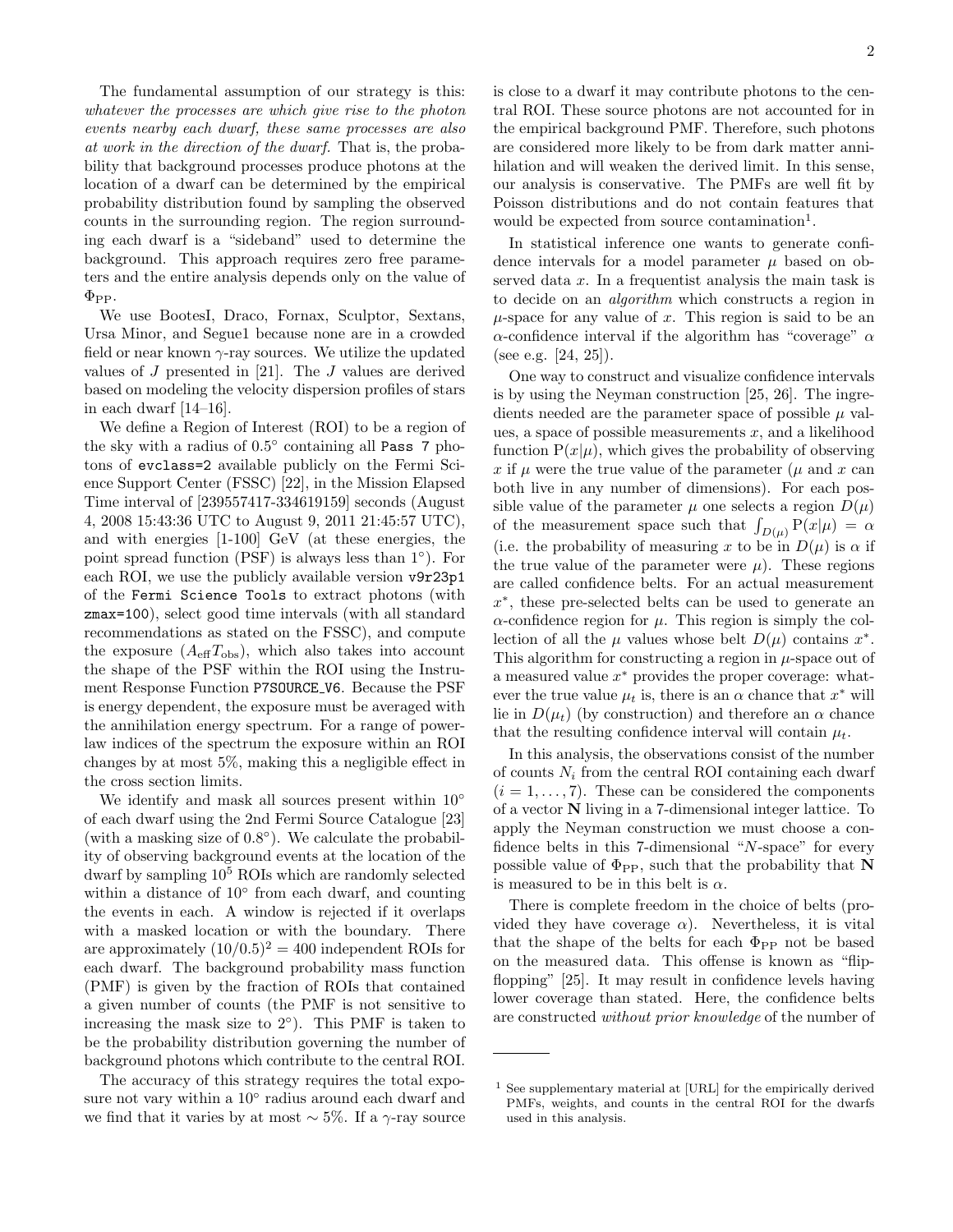

FIG. 1: Illustration of the Neyman confidence belt construction used to generate upper limits on  $\Phi_{PP}$ . Each axis represents the number of events that could be observed from a given dwarf (here, Dwarf A has a larger J value than Dwarf B does). The shaded area, bordered by the solid line, represents the confidence belt for a particular value of  $\Phi_{\text{PP}}$ . The dashed lines are the borders of the confidence belts for different values of  $\Phi_{PP}$ , with  $\Phi_{PP}$  increasing from left to right. The borders are chosen to be normal to a vector of "sensitivities", which weights each dwarf according to the relative strength of its dark matter signal. Once a measurement is made (shown by the star) the confidence interval for  $\Phi_{PP}$  contains all values of  $\Phi_{\rm PP}$  whose confidence belt contains the measured point. The dotted line shows the border for an alternative construction of the confidence belts which gives equal weight to each dwarf.

counts within the central ROI around each dwarf. Under the assumption that the empirically derived background PMFs, exposures, and J values are correct, the belts have the proper coverage.

In order to derive an upper limit on  $\Phi_\mathrm{PP},$  the  $N\text{-space}$ should be divided into two simple parts and the belt  $D(\Phi_{\rm PP})$  should consist of the "large" N values (i.e. the region containing  $N_i = \infty$ ). This is illustrated in Fig. 1 for an example joint analysis of two dwarfs. The simplest choice for the confidence belt boundaries are planes with normal vectors parallel to  $(1, \ldots, 1)$ , represented in Fig. 1 by the dotted line. A measured set of  $N_i$  is in such a confidence belt if the sum of the  $N_i$  is greater than some value. This is equivalent to "stacking" the events from each dwarf and then analyzing this single image. However, because the dwarfs are treated equally, photons from a dwarf with a small J value are considered as likely to have come from dark matter as are photons from a dwarf with large J. This is an inefficient choice for the confidence belts. Naively, one extra photon from

Draco ( $J \propto 0.63$ ) should raise the upper limit more than an extra photon from BootesI ( $J \propto 0.05$ ) because, a priori, a given photon from BootesI is much more likely to be from background than a photon from Draco.

To overcome this obstacle we take advantage of the recent idea by Sutton [27] to use planes at angles other than 45◦ as boundaries of the confidence belts. Sutton suggests letting the normal vector to the planes be equal to a vector representing the "sensitivity" of each observation. We take the sensitivity (or weight) of each dwarf observation to be proportional to the ratio of the expected dark matter flux  $(A_{\text{eff}}T_{\text{obs}}J)$  to the mean expected empirical background flux. In contrast, giving every dwarf the same weight can weaken the limits by as much as 25%.

The number of photons received in the central ROI containing each dwarf is the sum of the number of photons from dark matter annihilation and the number produced by all background processes. The number of signal photons is governed by a Poisson distribution with mean  $\mu(\Phi_{\rm PP})$  (Eq. 1). The number of background photons is described by the empirical background PMF. Therefore, the total number of photons detected is distributed according to the convolution of these two probability distributions. The counts found for each dwarf are independent variables and so the joint probability of measuring N is given by the product of the individual PMFs.

Using this statistical framework we derive a 95% upper bound of  $\Phi_{\rm PP} = 5.0^{+4.3}_{-4.5} \times 10^{-30} \,\rm cm^3\,s^{-1}\,GeV^{-2}$ . In order to translate the bound on  $\Phi_{\rm PP}$  into a bound on  $\langle \sigma_A v \rangle$  as a function of  $M_{\chi}$  we need to assume a specific annihilation channel and its spectrum  $dN/dE$ . It is generally assumed that a WIMP annihilates primarily into hadrons (e.g.  $b\bar{b}$ ) or heavy leptons (e.g.  $\tau^+\tau^-$ ), which then decay by fairly well constrained channels into  $\gamma$ -rays. We compute  $dN/dE$  for these channels using DarkSUSY [28, 29].

Figure 2 shows the derived 95% upper bound on  $\langle \sigma_A v \rangle$ as a function of WIMP mass. For annihilation into  $b\overline{b}$  $(\tau^+\tau^-)$  WIMP masses less than 40 GeV (19 GeV) are excluded using the central  $J$  values. The dominant source of systematic uncertainty comes from the poorly constrained J for each dwarf and is shown by the shaded regions in Fig. 2. The  $\Phi_{PP}$  limit is recalculated for each dwarf as its  $J$  varies between its upper and lower  $95\%$ error bar given in [21]. The results for each dwarf are then added in quadrature (this procedure gives a nearly identical region as that derived by scanning over the lognormal priors on  $J$  for each dwarf  $[14, 15, 21]$ .

If we knew the exact  $J$  value of each dwarf, the width of the shaded regions in Fig. 2 would shrink to zero. However, due to the uncertainties in  $J$ , we have no knowledge of where this upper limit lies within the shaded region. Presenting the limit in this fashion separates the inherent statistical uncertainties (Poisson-distributed photon counts) from the systematic errors in the J's, which in principle could be known exactly (each dwarf has "a"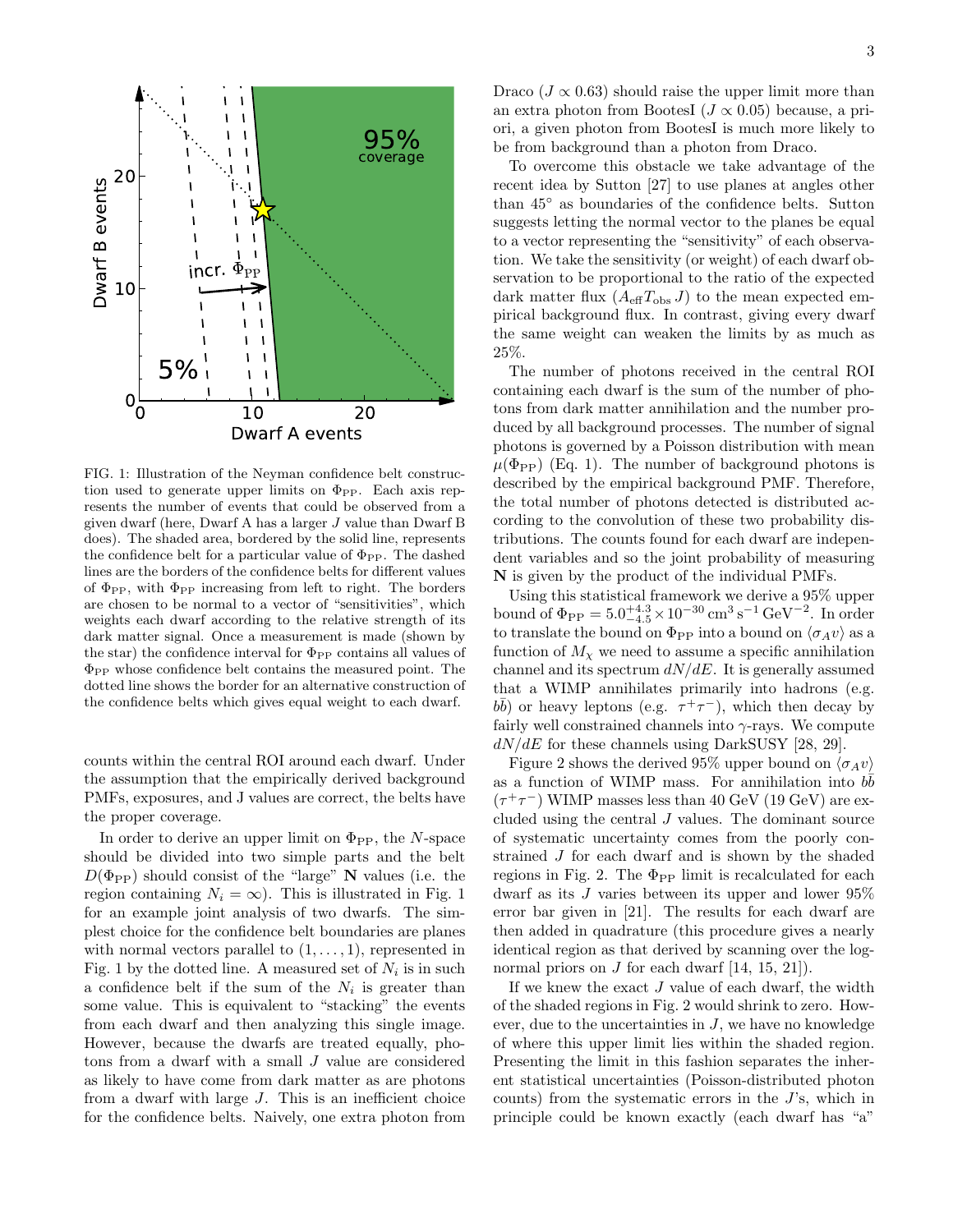

FIG. 2: Derived 95% upper limit on  $\langle \sigma_A v \rangle$  as a function of mass for dark matter annihilation into  $b\bar{b}$  and  $\tau^+\tau^-$ . The shaded area reflects the 95-percentile of the systematic uncertainty in the dark matter distribution of the dwarfs. The canonical annihilation cross section for a thermal WIMP making up the total observed dark matter abundance is shown by the dashed line. The inset figure shows detail for lower masses.

dark matter distribution). At the present time there is no consensus on the dark matter distribution within Milky Way dwarfs. The systematic error bands should be thought of as an exploration of possible models for the dark matter distribution (for an alternative analysis of J values see Charbonnier et al. [30]). Nevertheless, for any model (set of J values) the construction presented here gives a rigorous  $95\%$  upper limit on  $\Phi_{PP}$ .

For the most (least) conservative model the lower limit on the mass is 19 GeV (240 GeV) for  $b\bar{b}$ , while for  $\tau^+\tau^$ these limits are  $13 \text{ GeV}$  (80 GeV). Segue1 is responsible for most of the uncertainty in the limit due to its high weight and uncertain dark matter content. However, if Segue1 has a low  $J$  value, the statistical construction downgrades its weight relative to other dwarfs such as Draco and Ursa Minor.

The strength of the analysis relies on the validity of the assumption that the background at the location of each dwarf is adequately described by the empirical PMF. In general, if the assumed background PMF is skewed toward higher numbers of counts the upper limit on  $\Phi_{\rm PP}$ becomes stronger. This is because more of the observed counts can be attributed to background and therefore fewer to dark matter annihilation. We can quantify the effect of an error in the empirical PMF by considering the radical case where we are certain there is no background at all. This is a false assumption, but is one which will

produce the most conservative limit on  $\Phi_{\text{PP}}$ . If we force the background PMFs to be equal to 1 when the number of counts is 0 and 0 otherwise, the 95% limit on  $\Phi_{\rm PP}$ increases by a factor of 4.4 over the actual limit. This represents the case where every photon received from the dwarf is believed to be due to dark matter annihilation. We interpret this as a test of the robustness of the method not as any sort of actual confidence limit. We can also test our conclusions against less violent changes to the background PMF. For each dwarf we replace the background PMF with a Poisson distribution having the same mean, and find that the limit on  $\Phi_{\rm PP}$  decreases by 7%.

What is the significance of this new bound on  $\langle \sigma_A v \rangle$ ? It signals, perhaps, that we are imminently approaching an epoch of discovery. Three decades of experimental design have given rise to many detectors sensitive enough to probe a very generic class of dark matter candidates. The prime motivation for WIMP dark matter is the coincidence that a weak-scale annihilation cross section naturally reproduces the observed relic abundance. Unlike the scattering cross section probed in direct detection experiments, cosmology gives a lower limit for the annihilation cross section. The parameter space in which a WIMP can hide is therefore bounded at both ends. This work, together with the Fermi-LAT collaboration result [19–21], pushes the contact point between the upper and lower bounds on  $\langle \sigma_A v \rangle$  to increasing WIMP masses, suggesting that observations have become powerful enough to either discover or rule out the best-motivated and most sought-after dark matter candidates.

We thank the referees for providing useful feedback that strengthen this manuscript. We acknowledge useful conversations with John Beacom, Richard Gaitskell, Elizabeth Hays, Andrew Hearin, Robert Lanou, Julie McEnery, Tim Tait and Andrew Zentner. AGS and SMK are supported by NSF grant PHY-0969853 and by Brown University.

- <sup>∗</sup> Electronic address: alex\_geringer-sameth@brown.edu
- † Electronic address: koushiappas@brown.edu
- [1] Y. B. Zel'dovich, Zh. Eksp. Teor. Fiz 48, 986 (1965).
- [2] Y. B. Zel'dovich et al., Usp. Fiz. Nauk. 84, 113 (1965).
- [3] B. W. Lee and S. Weinberg, Phys. Rev. Lett. 39, 165 (1977).
- [4] J. E. Gunn, B. W. Lee, I. Lerche, D. N. Schramm, and G. Steigman, ApJ 223, 1015 (1978).
- [5] G. Steigman, C. L. Sarazin, H. Quintana, and J. Faulkner, AJ 83, 1050 (1978).
- [6] J. Ellis, J. S. Hagelin, D. V. Nanopoulos, K. Olive, and M. Srednicki, Nuclear Physics B 238, 453 (1984).
- [7] G. Jungman, M. Kamionkowski, and K. Griest, Phys. Rep. 267, 195 (1996), arXiv:hep-ph/9506380.
- [8] E. Komatsu, K. M. Smith, J. Dunkley, C. L. Bennett, B. Gold, G. Hinshaw, N. Jarosik, D. Larson, M. R. Nolta, L. Page, et al., ApJS 192, 18 (2011), 1001.4538.